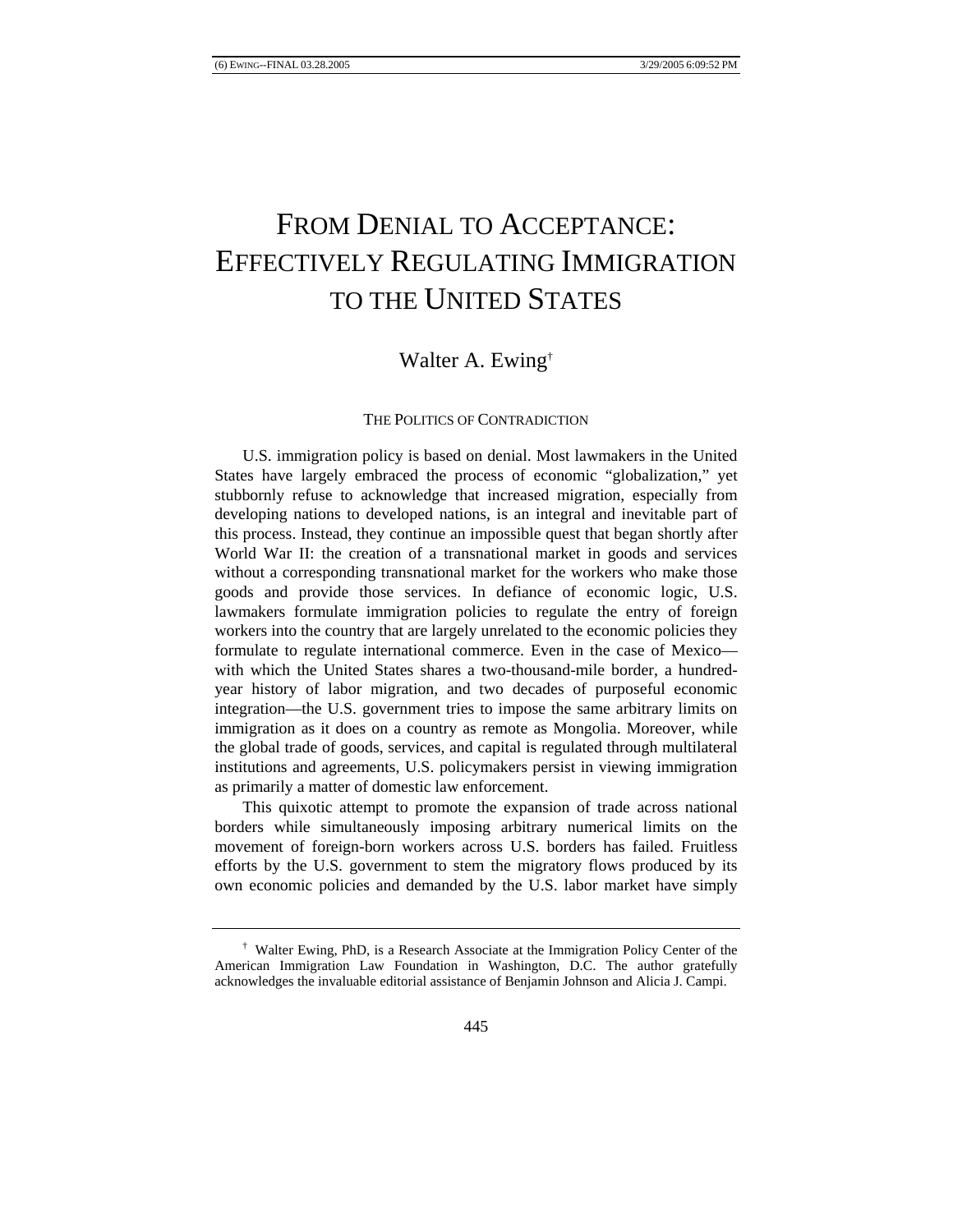driven a large share of immigration to the United States underground and swelled the ranks of the undocumented. In the process, U.S. borderenforcement efforts are accomplishing precisely the opposite of their intended effect. Immigrants who might have returned home after a few years of work are now settling permanently. High profits for people smuggling have attracted large-scale criminal organizations from around the world, which pose a far greater risk to national security than undocumented immigrants themselves. The expansion of an underground labor market has driven down wages and working conditions for all workers in industries that employ large numbers of immigrants. There is an unsustainable contradiction between U.S. economic policy and U.S. immigration policy, and economics is winning.

Lawmakers must devise a realistic solution to this dilemma. Perpetuating the status quo by pouring ever larger amounts of money into the enforcement of immigration policies that are in conflict with economic reality will do nothing to address the underlying problem. Nor is it feasible to wall off the United States from the rest of the world. While observers may debate how the process of globalization should be managed and what rules should govern international trade, globalization itself is now a fact of life. The dependence of the United States upon transnational commerce and immigrant labor cannot simply be undone, at least not without devastating the entire economy in the process. It is too late to try forcing the genie of globalization back into the nativist bottle.

The most practical option is to bring U.S. immigration policy in line with the realities of the U.S. labor market and an increasingly global economy. Lawmakers should craft immigration policies that are as responsive to market forces as their economic policies, while implementing and enforcing tough labor laws to guarantee fair wages and good working conditions for *all* workers, whether native or immigrant. They should establish a process by which undocumented immigrants already living and working in the United States can apply for legal status. And they should treat immigration as the transnational issue it truly is and negotiate migration agreements with other countries, particularly Mexico. By taking these steps, the U.S. government would be able to more effectively control, regulate, and monitor immigration, rather than consigning a large portion to a shadowy and insecure black market.

# THE IMPOSSIBLE QUEST

The rather conflicted foundation of the modern global economy was laid in 1944 in Bretton Woods, New Hampshire. Representatives of the United States and its World War II allies met to design a new international financial system that would prevent a recurrence of the economic chaos that reigned during the world depression of the 1930s. The blueprint that emerged from the Bretton Woods Conference called not only for a new monetary policy, but also for the lowering of trade barriers among member nations and the creation of multilateral financial institutions to better coordinate international economic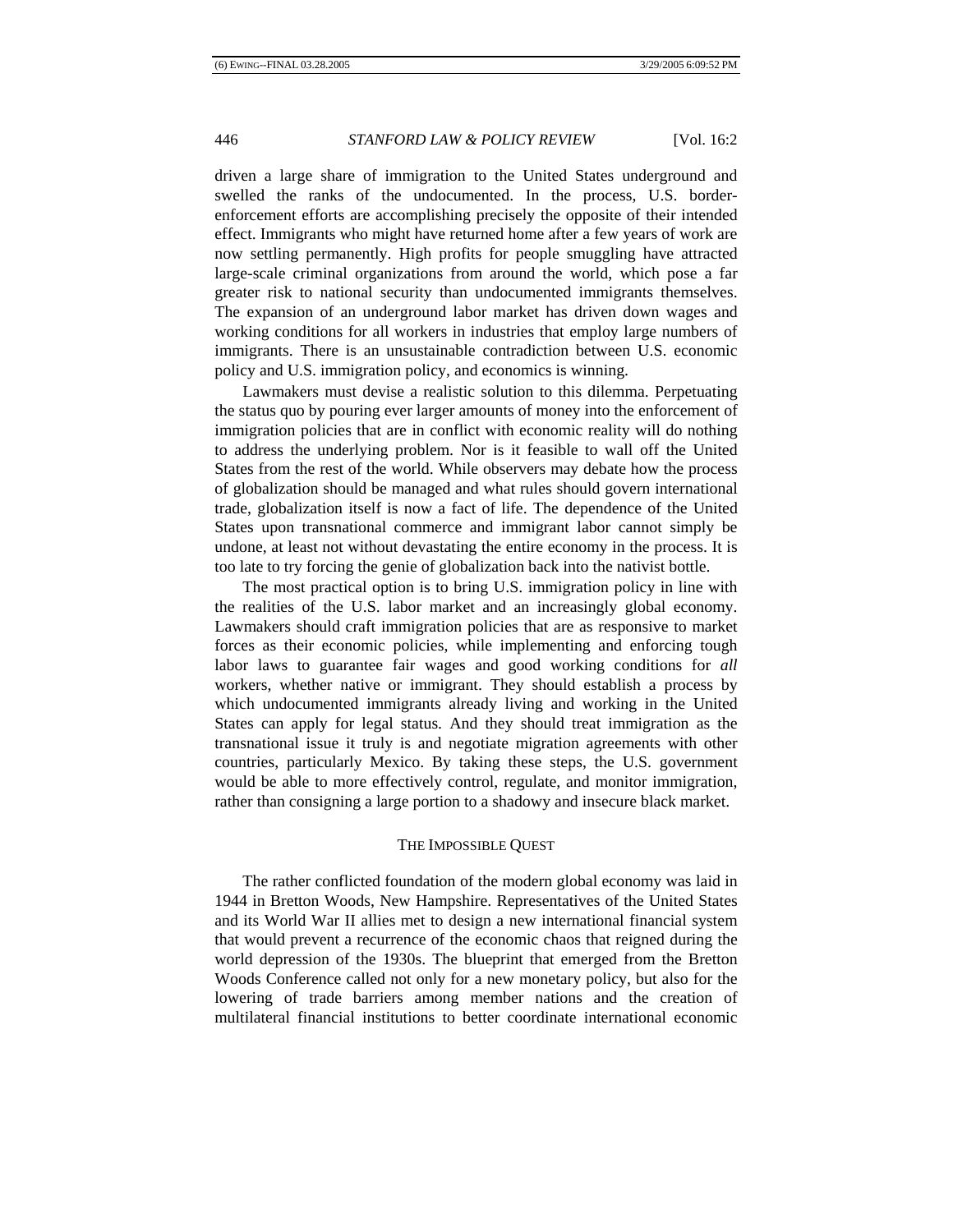decision making and the movement of capital. Over the next three years, the resulting Bretton Woods Agreement gave birth to the General Agreement on Tariffs and Trade (the predecessor of the World Trade Organization), the International Bank for Reconstruction and Development (World Bank), and the International Monetary Fund.<sup>1</sup> Although the monetary system established by the Bretton Woods Agreement broke down by 1973, these three institutions and the model of global economic integration they represent did not.2

In fact, the scale and scope of economic integration have expanded dramatically in the sixty years since Bretton Woods. The alliance of twentythree nations that created the General Agreement on Tariffs and Trade (GATT) now encompasses the 147 nations of the World Trade Organization (WTO). According to the United Nations Conference on Trade and Development, from 1980 to 2002, exports of merchandise and services worldwide more than tripled from \$2.4 trillion to \$8 trillion.3 Roughly 65,000 transnational corporations now span the globe and hold reserves of capital that exceed the budgets of many nations.4 From 1990 to 2000, the total sales of the largest 100 transnational corporations increased from \$3.2 trillion to \$4.8 trillion.5 In 2000, the largest hundred economic entities in the world consisted of seventy-one national economies and twenty-nine transnational corporations.6

However, the post-World War II model of globalization that spurred this economic expansion has been plagued by a fundamental contradiction since the beginning: it does not account for the movement of workers. Generations of policymakers around the world have successfully promoted the expansion of trade in goods, services, and capital across international borders, regulated by a wide array of multilateral institutions and agreements. Yet migration particularly from developing nations to developed nations—continues to be defined primarily as a matter of national sovereignty, where governments impose arbitrary numerical limits unrelated to global economic forces or even domestic labor demand. As a result, immigration that exceeds those limits is viewed simply as a law-enforcement issue largely unconnected to economic policy.7 Individual governments are, in effect, trying to impose a set of rules on

<sup>1.</sup> Kathryn M. Dominguez, *The Role of International Organizations in the Bretton Woods System*, *in* A RETROSPECTIVE ON THE BRETTON WOODS SYSTEM: LESSONS FOR INTERNATIONAL MONETARY REFORM 357, 357 (Michael D. Bordo & Barry Eichengreen eds., 1993).

<sup>2.</sup> Anne O. Krueger, *Whither the World Bank and the IMF?*, 36 J. ECON. LITERATURE 1983, 1985-86 (1998).

<sup>3</sup>*. See* U.N. CONF. ON TRADE & DEV., DEVELOPMENT AND GLOBALIZATION 2004: FACTS & FIGURES 49 (2004), http://globstat.unctad.org/html/index.html (last visited Mar. 22, 2004).

<sup>4.</sup> U.N. CONF. ON TRADE & DEV., WORLD INVESTMENT REPORT 2002: TRANSNATIONAL CORPORATIONS AND EXPORT COMPETITIVENESS at xv (2002).

<sup>5</sup>*. Id.* at 90.

<sup>6</sup>*. Id.*

<sup>7.</sup> Douglas S. Massey, *International Migration at the Dawn of the Twenty-First Century: The Role of the State*, 25 POPULATION & DEV. REV. 303, 307 (1999).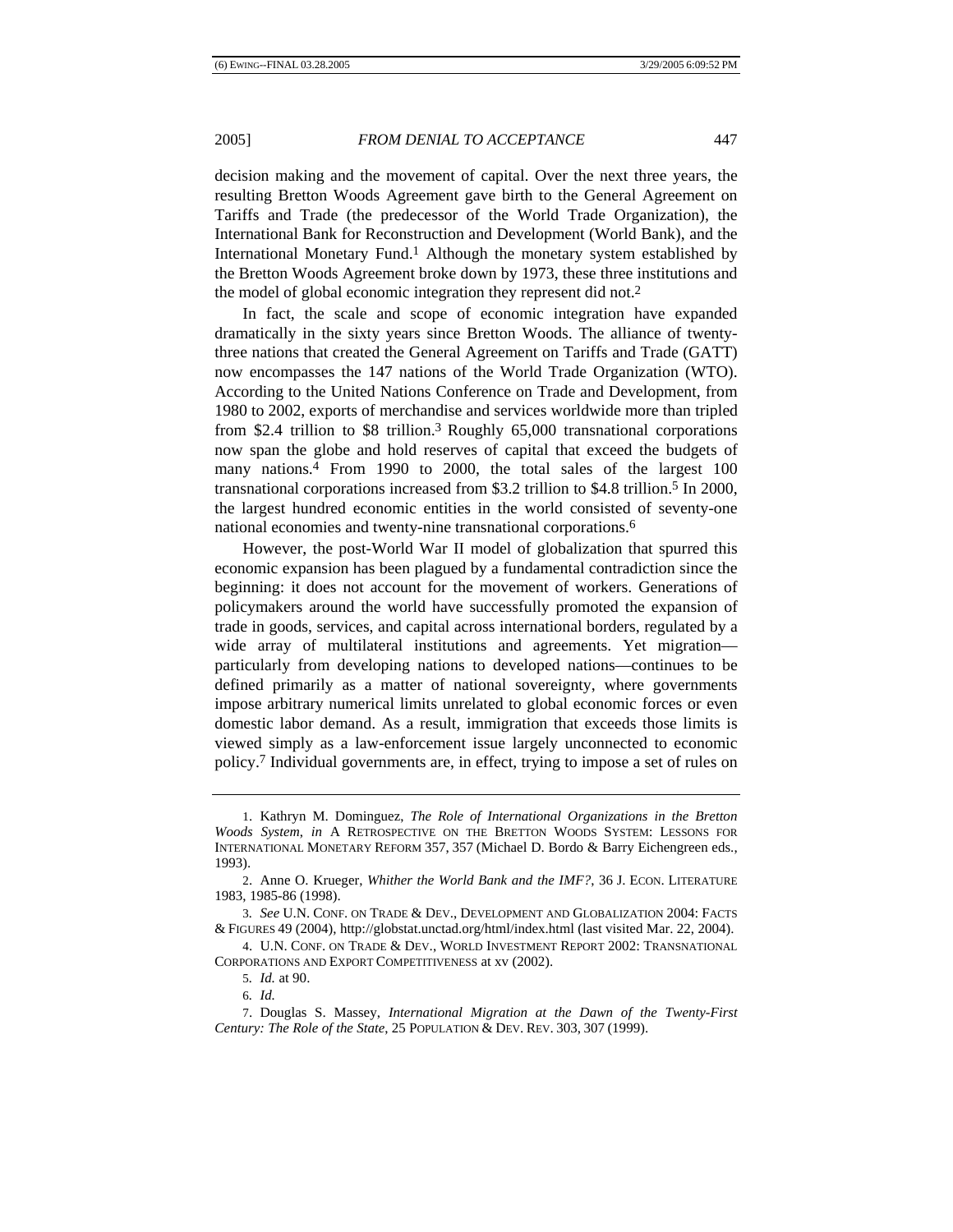one factor of production (labor) that is fundamentally different from the set of rules applied to all other factors of production.8 And there is no multilateral institution that might offer a forum in which nations could coordinate immigration policies.<sup>9</sup>

This outdated view of immigration would seem to imply that migration is something that occurs in spite of globalization rather than because of it. In fact, much of modern-day migration, especially from developing to developed nations, is an intrinsic part of globalization. At the most basic level, the advances in communications and transportation technology that have fueled globalization make it easier than ever before to move information and people quickly across national borders. More importantly, though, competition in a global market has inevitably had very different consequences for developed and developing countries. Developed nations, the centers of wealth and power in the global system, have well-established market economies that demand both highly skilled professionals and less-skilled service workers. At the same time, birth rates in developed countries have fallen or will soon fall below replacement levels, meaning that their native-born populations are beginning to shrink and grow older. In contrast, developing nations are far less wealthy and powerful than developed nations, have market economies that are generally less established, and have been opened rather abruptly to international economic competition. As the economies of developing countries are restructured to conform to the rules of the global market, government-owned businesses are privatized and government price controls eliminated, thereby displacing many workers and farmers who are not readily reabsorbed by newer, capital-intensive industries that employ fewer people and require different skills. Meanwhile, the native-born populations of most developing countries are still increasing.10

The end result of these economic and demographic trends is that there are too few jobs in the developing world and too few native-born workers in many occupations in the developed world. Not surprisingly, workers respond to this fundamental imbalance in the international supply of and demand for labor by moving from areas where jobs are relatively scarce (developing countries) to areas where jobs are more plentiful (developed countries). However, the

<sup>8</sup>*. See* Charles B. Keely, *Globalization Transforms Trade-Migration Equation*, 41 INT'L MIGRATION 87, 87-88 (2003).

<sup>9</sup>*. See* Saskia Sassen, *The De Facto Transnationalizing of Immigration Policy*, *in*  CHALLENGE TO THE NATION-STATE: IMMIGRATION IN WESTERN EUROPE AND THE UNITED STATES 49, 50 (Christian Joppke ed., 1998), *reprinted in* SASKIA SASSEN, GLOBALIZATION AND ITS DISCONTENTS 6 (1998) (observing that multilateral, collaborative efforts on immigration policy are "fragmented, incipient, and have not been fully captured at the most formal levels of international public law and conventions.")

<sup>10</sup>*. See* PETER STALKER, WORKERS WITHOUT FRONTIERS: THE IMPACT OF GLOBALIZATION ON INTERNATIONAL MIGRATION 21-33 (2003); *see also* U.N. DEP'T OF ECON. & SOC. AFFAIRS, WORLD FERTILITY REPORT 2003 (2004), http://www.un.org/esa/population/ unpop.htm (last visited Mar. 23, 2005) (compiling estimates and indicators of fertility in 192 countries since the 1970s).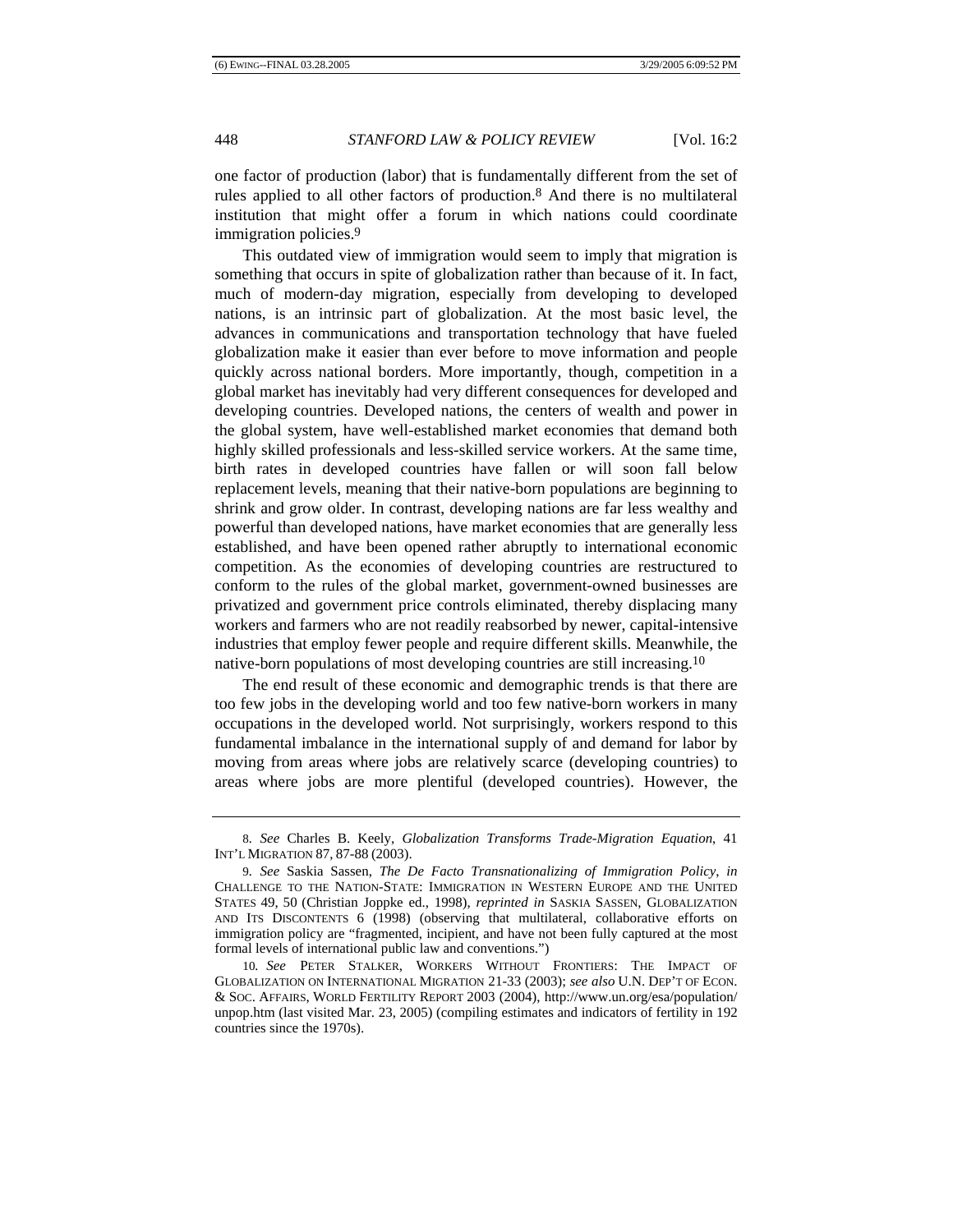governments of developed nations continue to impose arbitrary numerical limits on immigration that are much lower than the actual movement of workers across national borders. As a result, a large share of this labor migration has been driven underground.<sup>11</sup>

### THE U.S.-MEXICO PARADOX

In the United States, the contradiction between unrealistically restrictive immigration policies and the realities of a transnational economic system is most extreme in the case of Mexico (although there are other examples, particularly among the nations of Central America). The U.S. economy has become heavily reliant on the labor of Mexican workers in an increasingly diverse range of industries over the past century. The two nations have actively pursued economic integration over the past twenty years, to the point that Mexico is now the second-largest trading partner of the United States.12 Yet paradoxically, the U.S. government has attempted to swim against the tide of its own economic policies by trying since the mid-1960s to impose artificial numerical limits on Mexican immigration. The rise of undocumented migration has been the predictable result.

Systematic demand for Mexican labor in the United States began at the end of the nineteenth century, facilitated by the completion of rail lines linking the two nations. U.S. companies that relied on Asian workers for railroads, agriculture, mining, and construction in the American West found this source of labor dwindling in the face of new restrictions on Asian immigration, such as the Chinese Exclusion Act of 1882 and the 1907 "Gentlemen's Agreement" between the U.S. and Japanese governments, which all but ended immigration from Japan.13 As a result, by the dawn of the twentieth century, these companies were turning to private labor contractors who traveled to Mexico to recruit workers, often by fraudulent means. The disruption of European immigration to the United States with the outbreak of World War I in 1914 only increased the demand for Mexican labor, leading the U.S. government to implement its own worker recruitment program. About 621,000 Mexicans came to the United States during the 1920s,14 despite rising anti-immigrant sentiment that fueled new legal restrictions on immigration from Southern and

<sup>11</sup>*. See* U.N. DEP'T OF ECON. & SOC. AFF., INTERNATIONAL MIGRATION REPORT 2002 (2002).

<sup>12</sup>*. See* OFFICE OF TRADE & ECON. ANALYSIS, U.S. DEP'T OF COMMERCE, U.S. AGGREGATE FOREIGN TRADE DATA tbl. 9 (2003) [hereinafter FOREIGN TRADE DATA], http://www.ita.doc.gov/td/ industry/otea/usfth/tabcon.html (last visited Mar. 23, 2004).

<sup>13</sup>*. See* Enid Trucios-Gaynes, *The Legacy of Racially Restrictive Immigration Laws and Policies and the Construction of the American National Identity*, 76 OR. L. REV. 369, 395 (1997).

<sup>14.</sup> Jorge Durand et al., *Mexican Immigration to the United States: Continuities and Changes*, 36 LAT. AM. RES. REV. 107, 109 (2001).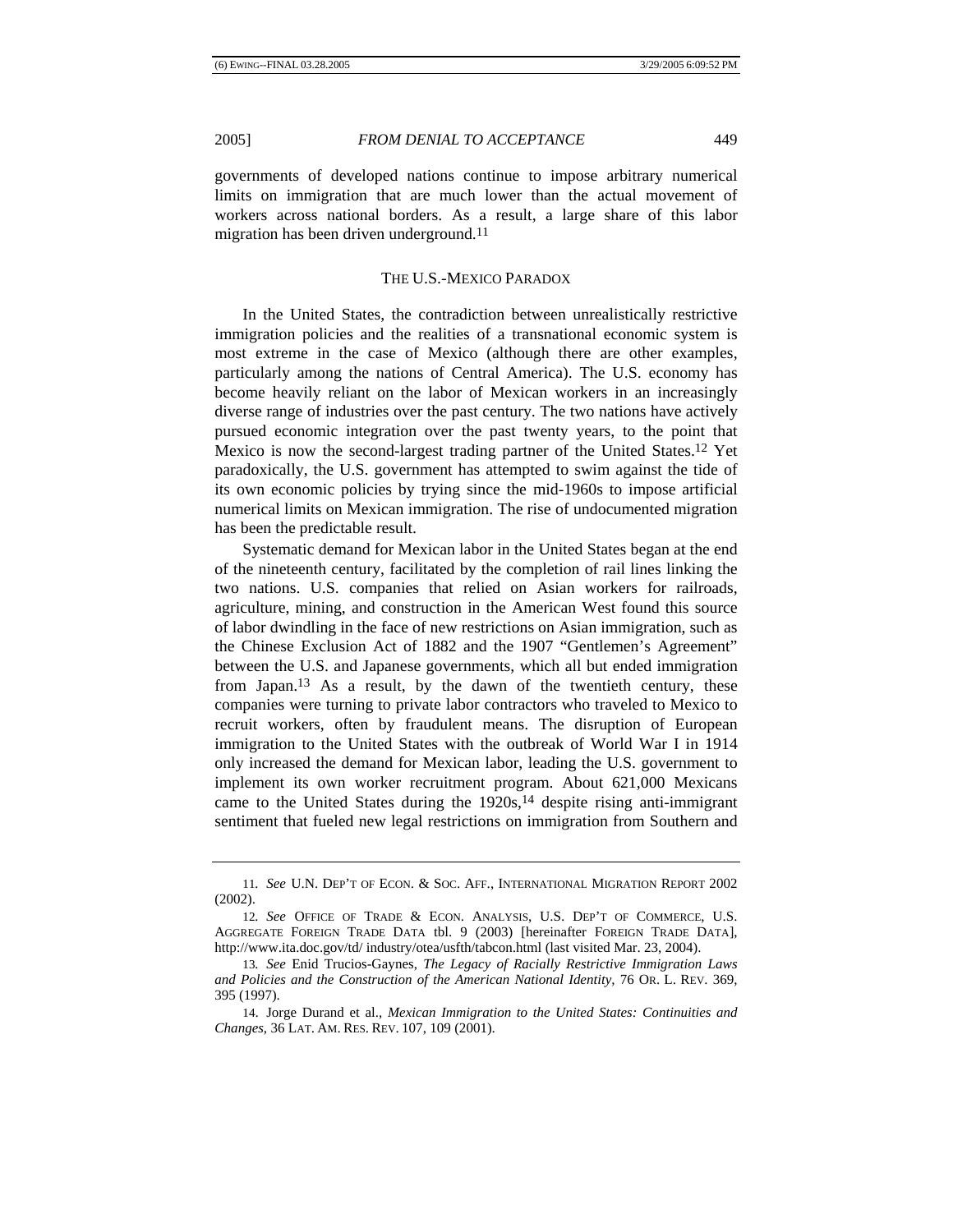Eastern Europe and the creation of the U.S. Border Patrol in 1924.15 With the onset of the Great Depression in 1929, employment opportunities for Mexicans quickly evaporated as displaced native-born workers took the few available jobs—even in agriculture—and the U.S. government began mass deportations of Mexicans that totaled 453,000 by 1937.16

Demand for Mexican workers surged again after the United States entered World War II in 1941. Native-born workers left the fields for the factories as industries mobilized for the war, resulting in an agricultural labor shortage.<sup>17</sup> The federal government responded by establishing the now-infamous *bracero* program, which brought nearly five million Mexicans to the United States as temporary agricultural workers between 1942 and 1964. The brutality and corruption of the *bracero* program led to its demise in 1965, after which the U.S. government abruptly attempted to stem the flow of Mexican immigrants it had encouraged for decades.<sup>18</sup> In 1968, immigration from the countries of the western hemisphere was subjected to an overall cap for the first time (120,000 per year). In 1976, immigration from each country in the western hemisphere was subjected to the same annual cap of 20,000 (not counting the immediate relatives of U.S. citizens) that was applied to every other country since 1965.19

Despite these numerical caps, Mexican migration to the United States continued to increase due to strong countervailing forces. U.S. society had generally come to define agricultural work as "Mexican" work; well-trod migratory paths from Mexico to the United States had been established; and the U.S. economy was generating demand for workers in less-skilled occupations beyond agriculture, especially in manual labor and service industries. As a result, immigrants continued to migrate, although most were now undocumented. From 1965 to 1986, about 28 million undocumented Mexicans entered the United States. Yet the vast majority—23 million—returned home after a few years of work, just as they had in the past.20

The contradiction between economic reality and U.S. immigration policy reached new heights in the 1980s. In 1982, the Mexican economy was devastated by a combination of massive foreign debt and falling oil prices, precipitating the demise of the economic model based on government-directed industrialization that had prevailed in Mexico since the 1930s.21 In response to the crisis, the cash-strapped Mexican government—with strong U.S. encouragement—began the process of "liberalizing" the Mexican economy by

<sup>15</sup>*. See, e.g.*, DOUGLAS S. MASSEY ET AL., BEYOND SMOKE AND MIRRORS: MEXICAN IMMIGRATION IN AN ERA OF ECONOMIC INTEGRATION 33 (2002).

<sup>16.</sup> Durand et al., *supra* note 14, at 109.

<sup>17</sup>*. Id.* at 110.

<sup>18</sup>*. Id.* at 111; *see also* MASSEY ET AL., *supra* note 15, at 34-41.

<sup>19.</sup> MASSEY ET AL., *supra* note 15, at 43.

<sup>20</sup>*. Id.* at 45.

<sup>21</sup>*. Id.* at 73-80.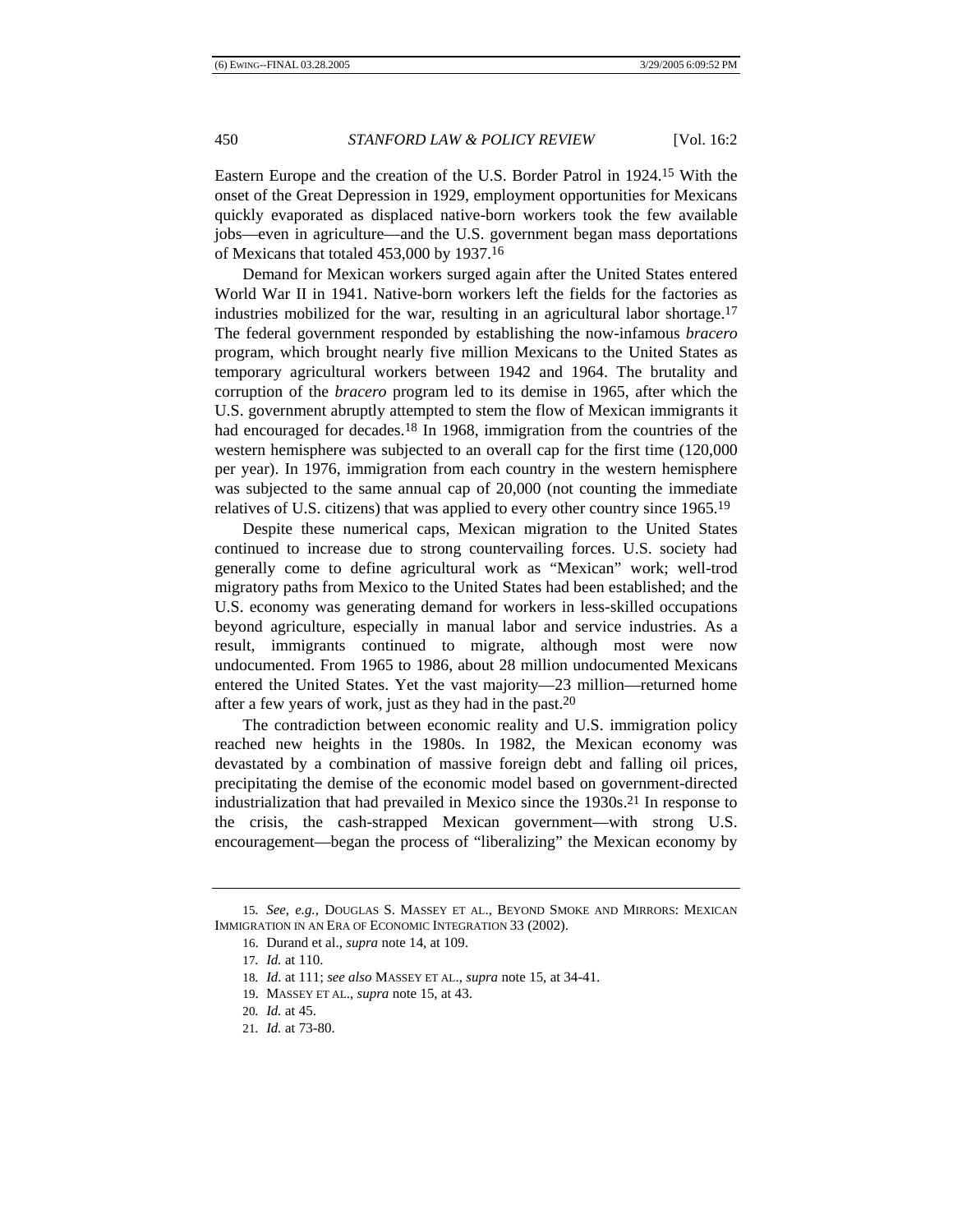privatizing government-controlled enterprises, lowering barriers to foreign trade and investment, and reorienting industry and agriculture toward production for export rather than "import substitution."22 This process fully crystallized with Mexico's entry into GATT in 1986 and marked the formal beginning of an accelerating integration of the U.S. and Mexican economies.23

Yet, with predictable irony, 1986 also was the year the U.S. Congress passed the Immigration Reform and Control Act (IRCA) in an attempt to better "control" undocumented immigration to the United States. IRCA sensibly provided legal residence to about 3 million formerly undocumented immigrants already working and living in the country, 2.3 million of whom were Mexican. But it sidestepped the question of how to address the future flow of immigrants that would inevitably result from the burgeoning economic ties between Mexico and the United States and the continuing demands of the U.S. labor market. IRCA maintained previous numerical limits on immigration, increased funding for U.S. border enforcement, and created "employer sanctions" to punish businesses that "knowingly" hired undocumented immigrants.24 While the threat of employer sanctions did not reduce undocumented immigration, it did create a thriving black market for the manufacture of fraudulent identification documents that immigrants could present to employers as proof of their eligibility to work in the United States.25

The economic interdependence of Mexico and the United States advanced to a new level with implementation of the North American Free Trade Agreement (NAFTA) in 1994, the goal of which was to promote transnational trade and investment throughout North America under a uniform set of rules. The impact of NAFTA (and the trade agreements that preceded it) on U.S.- Mexican economic integration has been dramatic. According to the U.S. Department of Commerce, from 1985 to 2003 the total value of U.S.-Mexico bilateral trade increased more than seven-fold from \$32.8 billion to \$235.5 billion (see Figure I),<sup>26</sup> making Mexico the second largest trading partner of the United States. In 2003, Mexico was the largest foreign export market for Texas (\$41.6 billion), California (\$14.9 billion), and Arizona (\$3.2 billion); Mexico also was the destination for over \$1 billion in exports each year from Florida, Georgia, Illinois, Indiana, Louisiana, Michigan, New York, North Carolina, Ohio, Pennsylvania, and Tennessee.27 The Office of the U.S. Trade Representative estimates that from 1993 to 2001 the stock of U.S. foreign direct

<sup>22.</sup> Alejandro I. Canales et al., *Mexican Labour Migration to the United States in the Age of Globalisation*, 29 J. ETHNIC & MIGRATION STUD. 741, 752 (2003).

<sup>23.</sup> MASSEY ET AL., *supra* note 15, at 73.

<sup>24</sup>*. Id.* at 90.

<sup>25</sup>*. Id*. at 119.

<sup>26</sup>*. See* FOREIGN TRADE DATA, *supra* note 12, at tbls. 55-56.

<sup>27</sup>*. See* OFFICE OF TRADE & ECON. ANALYSIS, U.S. DEP'T OF COMMERCE, TRADESTATS EXPRESS, *available at* http://tse.export.gov (last visited Nov. 21, 2004).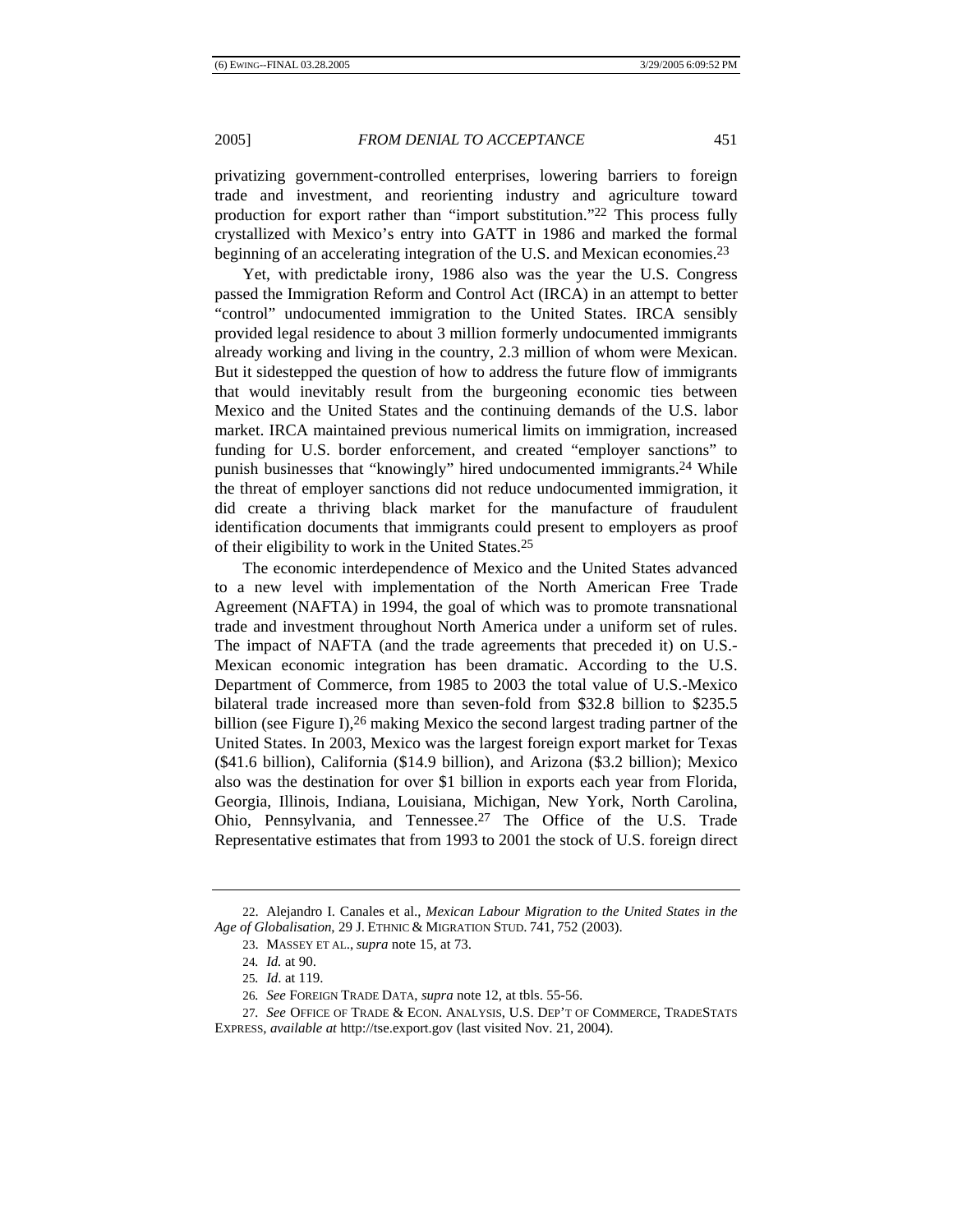

Figure I. Total Value of U.S.-Mexico Trade (1985-2003)

investment in Mexico more than tripled from \$15.4 billion to \$52.2 billion.28

Still, NAFTA failed to address immigration. This constituted more than a minor omission, given that the process of economic restructuring that international competition promotes has profoundly altered the demand for labor in both the United States and Mexico. The service sector of the U.S. economy has expanded markedly over the past few decades and continues to generate demand for younger workers in less-skilled occupations at the same time the native-born population is steadily growing older.29 Meanwhile, the lowering of trade barriers in Mexico since the mid-1980s has displaced many workers in formerly government-protected manufacturing industries and agriculture.<sup>30</sup> To date, the creation of new jobs under NAFTA has not offset these job losses. For instance, from 1994 to 2002, the Mexican economy added about 500,000 export-oriented manufacturing jobs, but lost 1.3 million jobs in agriculture.

<sup>28</sup>*. See* OFFICE OF THE U.S. TRADE REP., 2003 NATIONAL TRADE ESTIMATE REPORT ON FOREIGN TRADE BARRIERS 271 (2003), http://www.ustr.gov/Document\_Library/Reports\_ Publications/2003/2003\_NTE\_Report/Section\_Index.html?ht= (last visited Mar 23., 2005); OFFICE OF THE U.S. TRADE REP., 1995 NATIONAL TRADE ESTIMATE, http://www.ustr.gov/ Document\_Library/Reports\_Publications/1995/1995\_National\_Trade\_Estimate/Section\_Ind ex.html (last visited Mar. 23, 2005).

<sup>29.</sup> U.S.-MEX. BINAT'L COUNCIL, CTR. FOR STRATEGIC & INT'L STUDIES, MANAGING MEXICAN MIGRATION TO THE UNITED STATES: RECOMMENDATIONS FOR POLICYMAKERS 4, 6 (2004); *see also* Mitra Toossi, *Labor Force Projections to 2012: The Graying of the U.S. Workforce*, 127 MONTHLY LAB. REV. 37, 52 (2004). *See generally* Daniel E. Hecker, *Occupational Employment Projections to 2012*, 127 MONTHLY LAB. REV. 80 (2004) (forecasting increased employment in many occupations requiring lower levels of educational attainment).

<sup>30.</sup> JOHN J. AUDLEY ET AL., CARNEGIE ENDOWMENT FOR INT'L PEACE, NAFTA'S PROMISE AND REALITY: LESSONS FROM MEXICO FOR THE HEMISPHERE 47-48 (2003); Canales et al., *supra* note 22, at 752.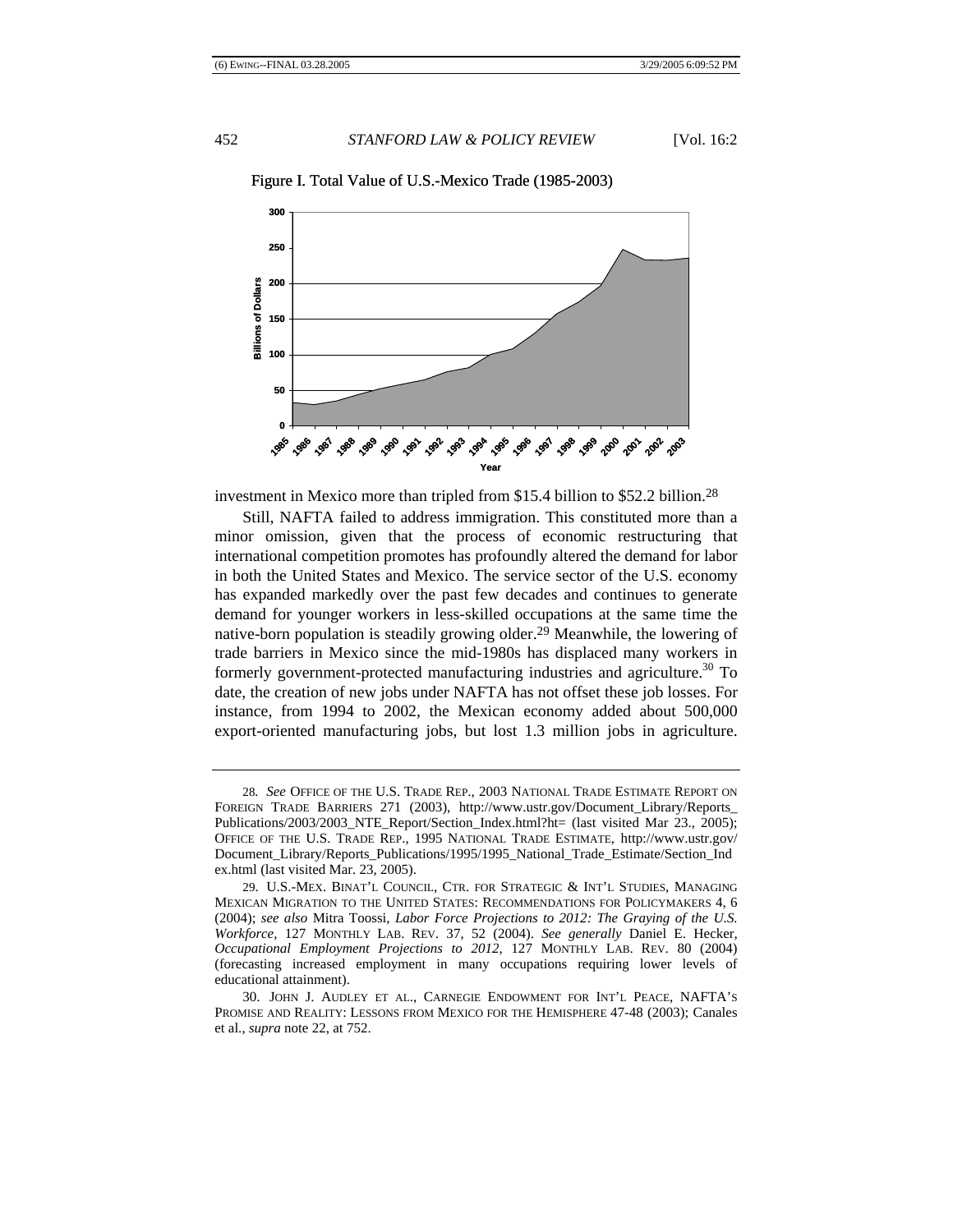Unemployment in Mexico's agricultural sector has been aggravated by the entry of U.S. corn into the country at artificially low prices made possible by the large subsidies that the U.S. government gives to U.S. agribusiness. Moreover, many of the U.S. and other foreign-owned export assembly plants (*maquiladoras*) in Mexico eventually relocated to China and other Asian countries in search of lower labor costs, thereby eliminating about thirty percent of the jobs these plants provided during the 1990s.31 The combination of these various "push and pull" factors virtually ensured that Mexicans would continue to migrate northward.

Instead of managing migration from Mexico, the U.S. government redoubled its efforts to enforce arbitrary, 1960s-era numerical limits on immigration at precisely the same time it deepened the economic integration of the two countries through NAFTA.32 The new federal strategy called not only for a massive buildup of U.S. Border Patrol resources, but also for the concentration of those resources in urban areas where undocumented immigrants traditionally crossed the border. In theory, this "prevention through deterrence" approach would either convince immigrants not to cross at all or drive them into more isolated areas where they could be more easily apprehended.33 The strategy was implemented gradually along various stretches of the U.S.-Mexico border, beginning at the end of 1993 with Operation Hold the Line in El Paso, Texas, and followed by Operation Gatekeeper in California, which started in San Diego in 1994 and extended to El Centro in 1998. Next came Operation Safeguard in Arizona, starting in Nogales in 1995 and expanding to Douglas and Tucson in 1999, followed by Operation Rio Grande in McAllen and Laredo, Texas, in 1997.34

As with the employer sanctions of IRCA, the "prevention through deterrence" strategy has not actually reduced undocumented migration. According to the U.S. General Accounting Office,35 it has simply moved migrant traffic from one place to another.36 But in doing so, the strategy has yielded a number of other tangible results. More immigrants are dying in the deserts of the Southwest as they attempt to cross the border in more dangerous locales. The U.S. Border Patrol estimates that 1896 border crossers died from

<sup>31.</sup> AUDLEY ET AL., *supra* note 30, at 12.

<sup>32.</sup> MASSEY ET AL., *supra* note 15, at 83; *see also* Peter Andreas, *The Escalation of U.S. Immigration Control in the Post-NAFTA Era*, 113 POL. SCI. Q. 591, 593-98 (1998).

<sup>33</sup>*. Enhancing Border Security: Hearing Before the Subcomm. on Immigration of the Senate Judiciary Comm.*, 106th Cong. (2000) (statement of Michael A. Pearson, Executive Associate Commissioner for Field Operations, Immigr. & Naturalization Serv.), http://uscis. gov/graphics/aboutus/congress/testimonies/1999/pearson.pdf (last visited Mar. 23, 2005).

<sup>34.</sup> MASSEY ET AL., *supra* note 15, at 106-10. *See generally* Andreas, *supra* note 32 (discussing border militarization).

<sup>35.</sup> On July 7, 2004, the General Accounting Office was renamed the Government Accountability Office.

<sup>36.</sup> U.S. GEN. ACCOUNTING OFFICE, INS' SOUTHWEST BORDER STRATEGY: RESOURCE AND IMPACT ISSUES REMAIN AFTER SEVEN YEARS (2001).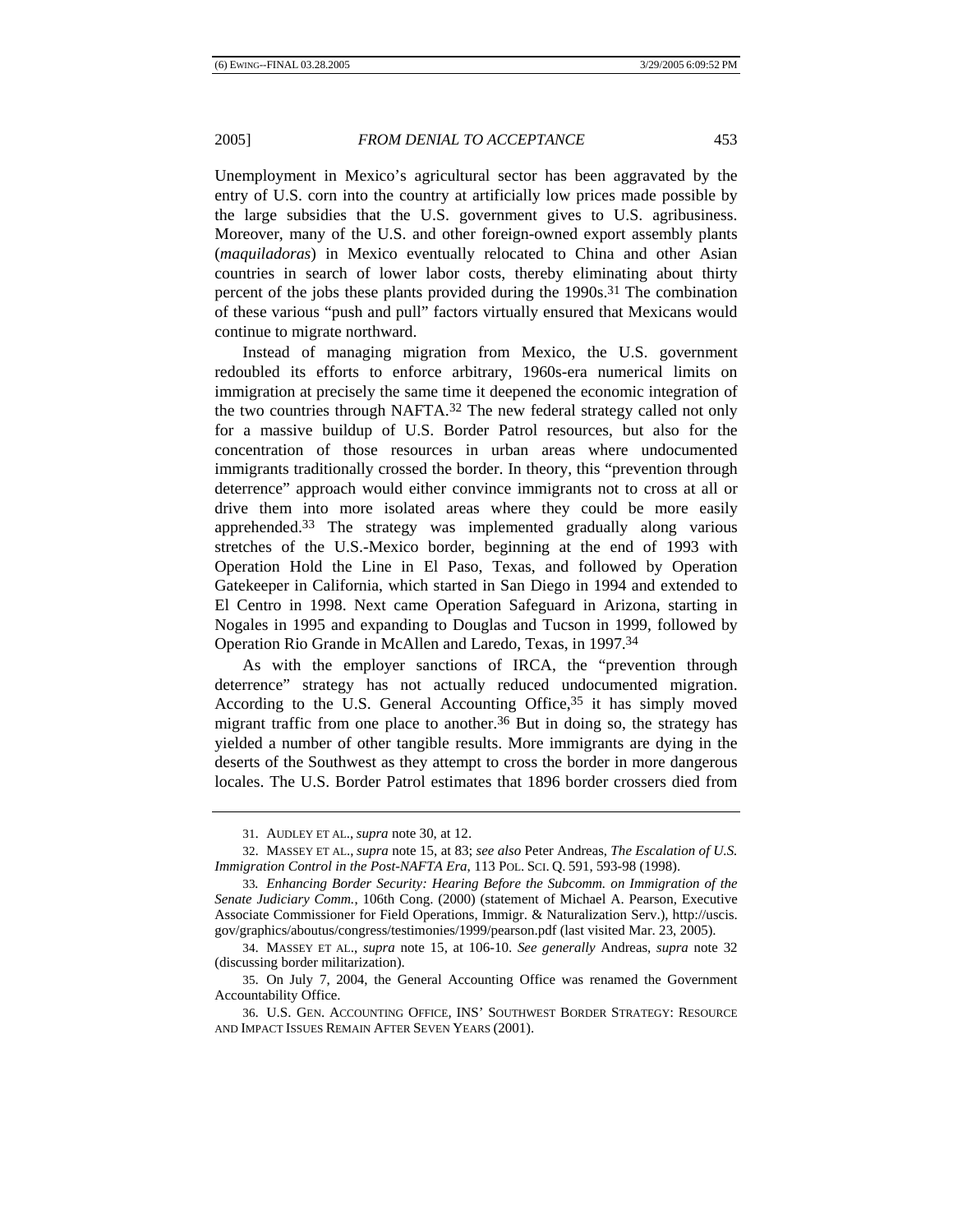

Figure II. Migrant Deaths Along U.S-Mexico Border, FY 1999-2003

Fiscal Year (FY) 1998 through FY 2003 (see Figure II above), and the Mexican Ministry of Foreign Relations places the total at 2455 from 1997 through 2003.37 In addition, more immigrants are hiring people smugglers to lead them across the border in remote locations.38 In the two-year period from FY 1997 to FY 1999, the number of undocumented immigrants apprehended by the Border Patrol who had used smugglers increased by eighty percent, rising from nine percent of all apprehended immigrants to fourteen percent.39 This surge in demand has made people smuggling increasingly lucrative. In the course of one year, from 1999 to 2000, the fee for crossing the border to Phoenix, Arizona, jumped from about \$150 to between \$800 and \$1300.40 The smuggling of people from Mexico to the United States is now a \$300-million-a-year business, second in profitability only to drug trafficking, and involves anywhere from 100 to 300 smuggling rings.41

In what is perhaps the greatest irony of the U.S. border-enforcement strategy, the higher costs and risks associated with crossing the border have not persuaded immigrants to stop coming to the United States, but *have* instead

<sup>37.</sup> Statistics provided to the author in December 2003 by the Department of Homeland Security's Office of Immigration Statistics (via telephone) and from the Mexican Ministry of Foreign Relations (on file with author). Figure II displays statistics from Homeland Security.

<sup>38.</sup> MASSEY ET AL., *supra* note 15, at 129; BELINDA I. REYES ET AL., PUB. POL'Y INST. OF CAL., HOLDING THE LINE? THE EFFECT OF THE RECENT BORDER BUILD-UP ON UNAUTHORIZED IMMIGRATION 61 (2002).

<sup>39.</sup> U.S. GEN. ACCT. OFFICE, ALIEN SMUGGLING: MANAGEMENT AND OPERATIONAL IMPROVEMENTS NEEDED TO ADDRESS GROWING PROBLEM 7 (2000).

<sup>40.</sup> Wayne A. Cornelius, *Death at the Border: Efficacy and Unintended Consequences of U.S. Immigration Control Policy*, 27 POPULATION & DEV. REV. 661, 668-69 (2001).

<sup>41.</sup> FED. RESEARCH DIV., U.S. LIBR. OF CONG., ORGANIZED CRIME AND TERRORIST ACTIVITY IN MEXICO, 1999-2002, at 21 (2003) [hereinafter ORGANIZED CRIME].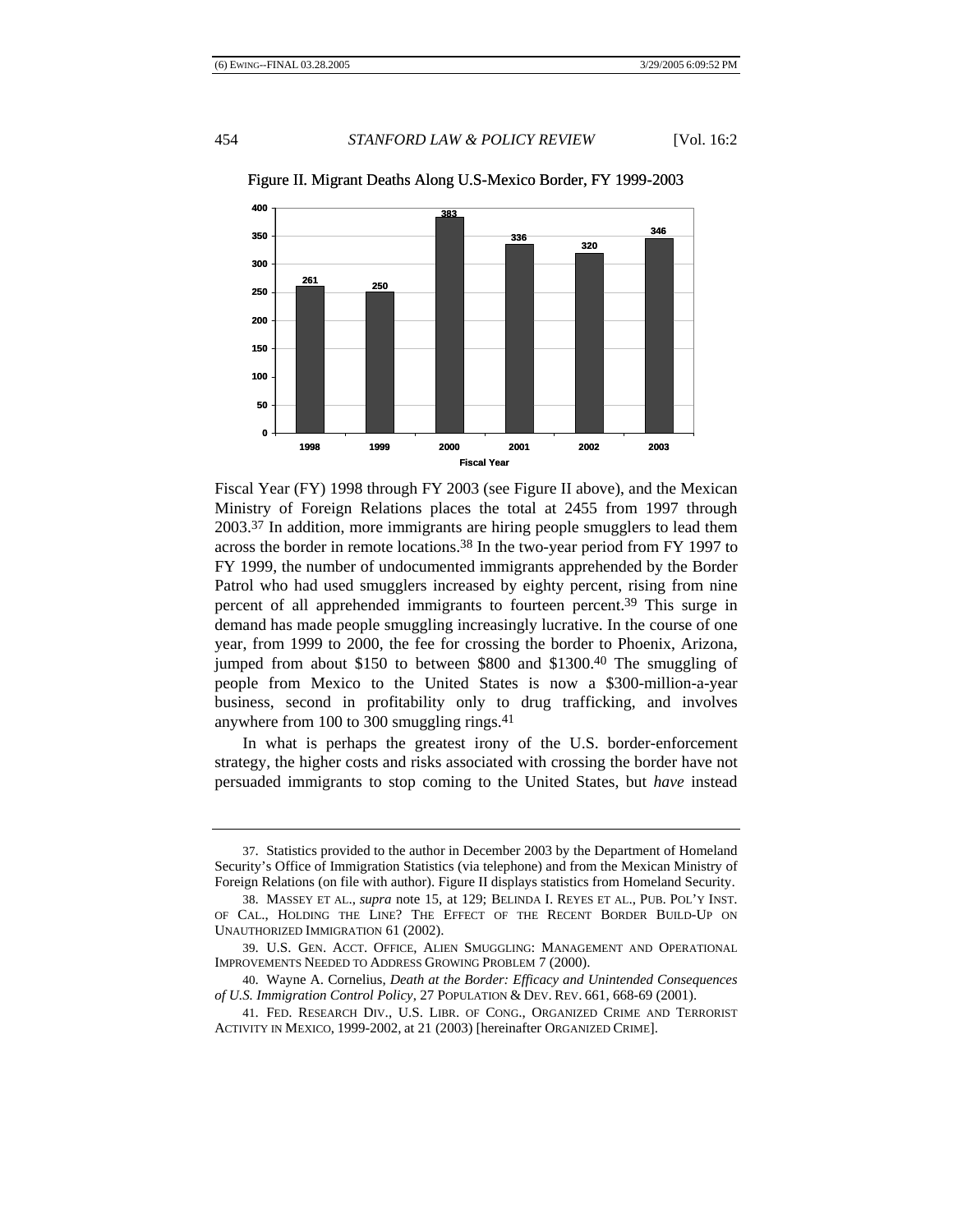persuaded more of them to settle permanently once they get here.42 Immigrants who might have returned to Mexico after a period of work in the United States, as the majority had done for the previous hundred years, now often choose to stay rather than run the risk of having to brave U.S. border enforcement again by going home.

As undocumented immigrants continue to arrive while fewer leave, the undocumented population has expanded together with the U.S. borderenforcement budget and the size of the U.S. Border Patrol. From FY 1993 through FY 2004, the federal government more than quintupled the amount of money spent on border enforcement from \$740 million to \$3.8 billion (see Figure III)43 and nearly tripled the ranks of the Border Patrol from 3965 to 10,835 agents.44 Despite these additional resources aimed at curtailing undocumented migration, the number of undocumented immigrants in the United States during this period doubled from roughly 4.5 million to 9.3 million, fifty-seven percent of whom are from Mexico and an additional twenty-three percent of whom are from other Latin American nations.45

Undocumented immigrants are now far from a peripheral presence in the United States in either social or economic terms. At least three million have lived here for ten years or more.46 About 1.6 million are children, and roughly three million native-born, U.S.-citizen children have undocumented parents.47 According to the Pew Hispanic Center, undocumented workers in 2001 comprised about fifty-eight percent of the U.S. labor force in agriculture, twenty-four percent in private household services, seventeen percent in business services, nine percent in restaurants, and six percent in construction.48 The purchasing power of undocumented immigrants sustains hundreds of thousands of U.S. jobs. The Center for Urban Economic Development at the University of Illinois estimates that in 2001, undocumented immigrants in the Chicago metro area alone spent \$2.89 billion, which in turn generated an

46. OFFICE OF POL'Y & PLAN., *supra* note 45, at 8.

47. PASSEL ET AL., *supra* note 45, at 2.

<sup>42.</sup> MASSEY ET AL., *supra* note 15, at 128; REYES ET AL., *supra* note 38, at 26; Cornelius, *supra* note 40, at 669.

<sup>43.</sup> Budget statistics provided to the author in December 2003 by the U.S. Department of Homeland Security and the Public Policy Institute of California (on file with author).

<sup>44</sup>*. Evaluating a Temporary Guest Worker Proposal: Hearing Before the Subcomm. on Immigration, Border Sec., and Citizenship of the Senate Judiciary Comm.*, 108th Cong. (2004) (statement of Asa Hutchinson, Undersec'y for Border and Transp. Security, Dep't of Homeland Security), http://www.dhs.gov/dhspublic/display?content=3160 (last visited Mar. 22, 2005).

<sup>45.</sup> OFFICE OF POL'Y & PLAN., U.S. IMMIGR. & NATURALIZATION SERV., ESTIMATES OF THE UNAUTHORIZED IMMIGRANT POPULATION RESIDING IN THE UNITED STATES: 1990-2000 at 8 (2003); JEFFREY S. PASSEL ET AL., IMMIGR. STUDIES PROGRAM, URBAN INST., UNDOCUMENTED IMMIGRANTS: FACTS AND FIGURES 1 (2004).

<sup>48.</sup> B. LINDSAY LOWELL & ROBERTO SURO, PEW HISPANIC CTR., HOW MANY UNDOCUMENTED: THE NUMBERS BEHIND THE U.S.-MEXICO MIGRATION TALKS 7 (2002).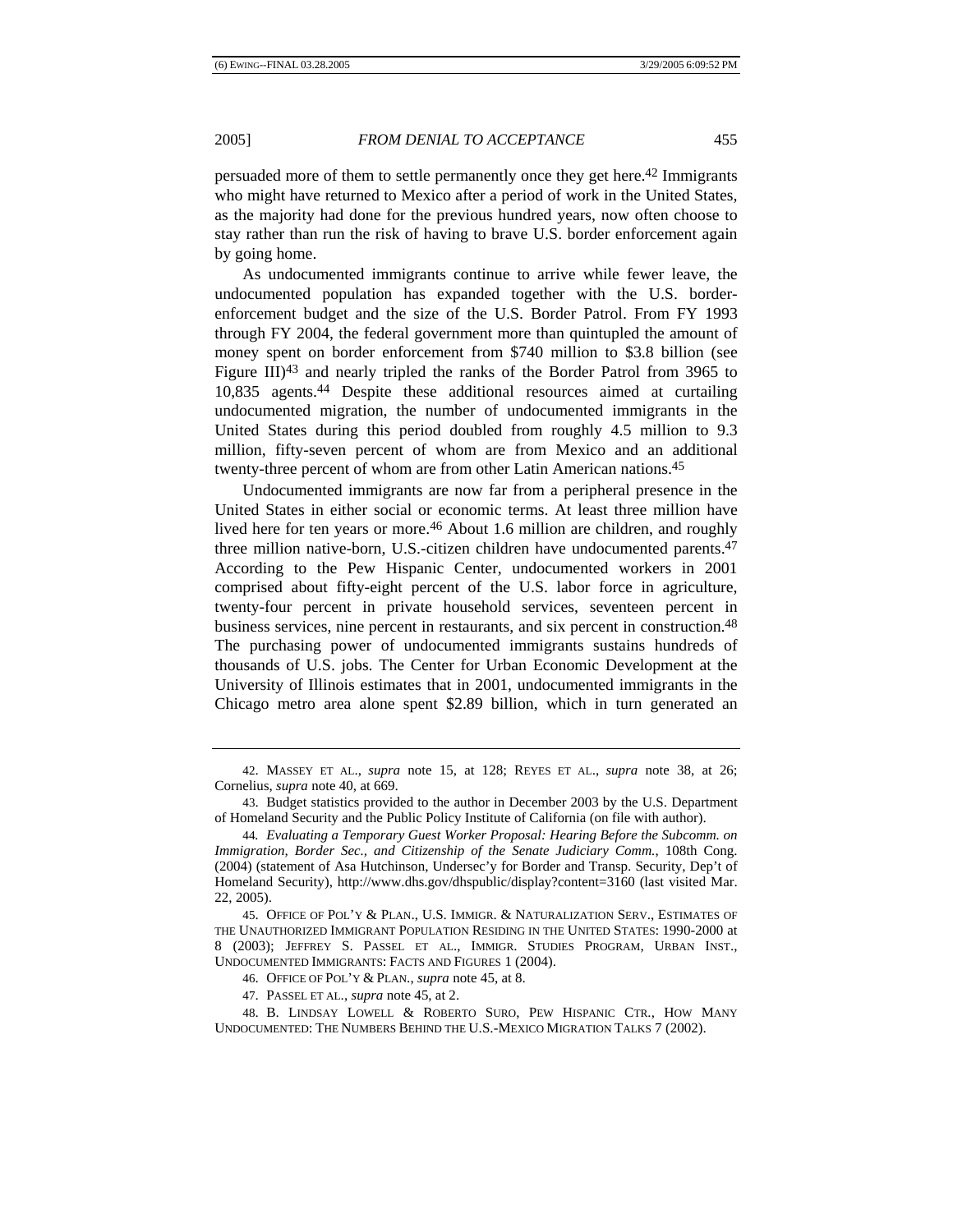

Figure III. U.S. Border Enforcement Budget, FY 1993-2004

additional \$2.56 billion in local spending.49 Together, this \$5.45 billion in spending provided the income needed to sustain 31,908 jobs.<sup>50</sup>

# REALISTIC SOLUTIONS

Lawmakers face three basic choices in dealing with the persistent failure of U.S. immigration and border-enforcement policies in controlling the size of the undocumented population. First, they can continue with the status quo, pursuing the economic integration of North America and the world while devoting even greater amounts of money and manpower to combating the migratory consequences of that integration. Second, they can attempt to somehow undo the integration that has already occurred, forcing the U.S. economy to wean itself from international trade and immigrant labor. Or third, they can reformulate U.S. immigration policies to make them consistent with U.S. economic policies and the realities of globalization.

Maintaining the status quo is, of course, not a viable option given that the current state of affairs is inherently unsustainable. Nowhere is this more apparent than in the case of Mexico. The U.S. government has been trying since at least 1994 to integrate the U.S. and Mexican economies while stemming immigration from Mexico by making it harder for migrants to cross the border. Yet after ten years, \$23 billion in enforcement spending, and 2000 border-crossing deaths, undocumented migration continues unabated, and people smugglers are enjoying an unprecedented boom in business. No matter how much money is devoted to the current border-enforcement strategy, the

<sup>49.</sup> CHIRAG MEHTA ET AL., CTR. FOR URBAN ECON. DEV., UNIV. OF ILL., CHICAGO'S UNDOCUMENTED IMMIGRANTS: AN ANALYSIS OF WAGES, WORKING CONDITIONS, AND ECONOMIC CONTRIBUTIONS 34 (2002).

<sup>50</sup>*. Id.*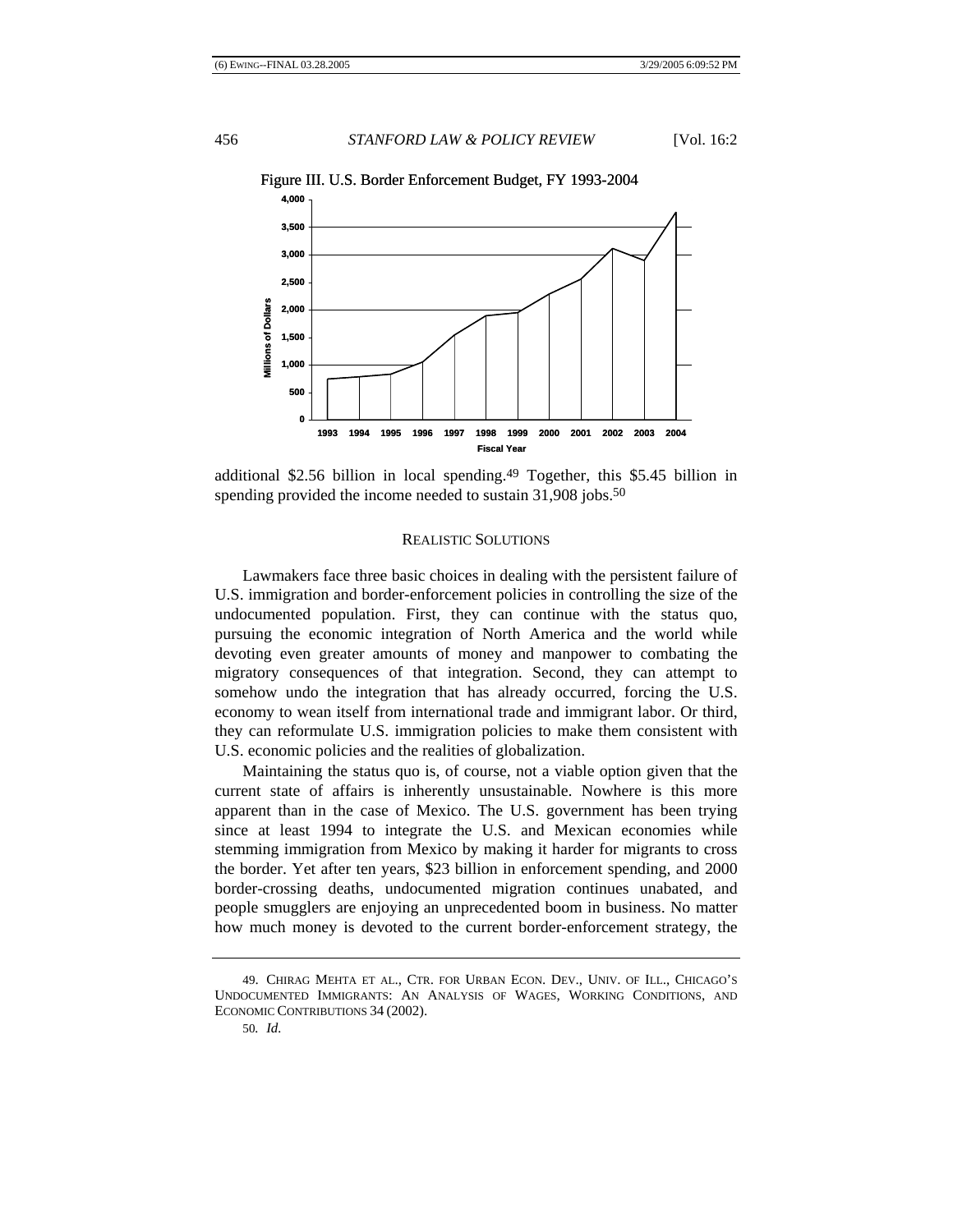underlying contradiction between U.S. economic policies and U.S. immigration policies remains. The U.S. economy continues to generate demand for workers in less-skilled occupations that cannot be met by a steadily aging native-born population, and the Mexican economy continues to experience the dislocation of workers that comes with integration into a global market, at least in its early stages. To create a North American equivalent of the demilitarized zone separating North and South Korea is simply not feasible between two countries as integrated in terms of trade and labor as the United States and Mexico.

Another alternative is to try rolling back the process of integration all together. But even if there once was a time the United States could have existed in isolation, that time has long passed. Irrespective of whether NAFTA and other trade liberalization policies have resulted in a net increase or decline in U.S. employment over the decades, the fact remains that millions of U.S. jobs are now dependent on the production of exports. Hundreds of thousands of jobs are based on exports to Mexico alone.51 Even if one objects to the presence of undocumented immigrants in the United States, it is undeniable that they have become a critical part of the labor force in many industries and that their purchasing power sustains hundreds of thousands more U.S. jobs throughout the economy. Undocumented immigrants are not a socially distinct and separate group. Rather, they are deeply intertwined with businesses, markets, families, and communities in the United States. There is much room for improvement in the way U.S.-Mexican economic integration—and global economic integration more generally—is managed. But the process of integration itself, in terms of both trade and immigration, cannot be undone without wreaking havoc on the U.S. economy and social fabric.

The more realistic solution is to bring the U.S. immigration system out of the 1960s and into the twenty-first century by recognizing that, in a global economy, immigration policies must be as responsive to market forces as economic policies if they are to be workable. To whatever degree lawmakers choose to let the "free market" govern economic policy, this must be reflected in immigration policy as well. Contrary to some alarmist claims that this sort of approach to immigration would cause the mass displacement of native-born workers by creating an "open border," it would instead represent a decision to effectively regulate immigration that is already taking place. In economic terms, the current immigration system amounts to a form of labor market numerology in which policymakers (incorrectly) attempt to guess every few years how many foreign-born workers the U.S. economy "really" needs. Not only is this system incompatible with a market-based economy, but it also is a poor substitute for the rigorous enforcement of tough labor laws, which is the most effective means of protecting the rights, wages, and working conditions of

<sup>51.</sup> OFFICE OF THE U.S. TRADE REP., NAFTA AT EIGHT: A FOUNDATION FOR ECONOMIC GROWTH (2002), http://www.ustr.gov/assets/Trade\_Agreements/Regional/NAFTA/asset\_upl oad\_file374\_3603.pdf?ht= (last visited Mar. 23, 2005).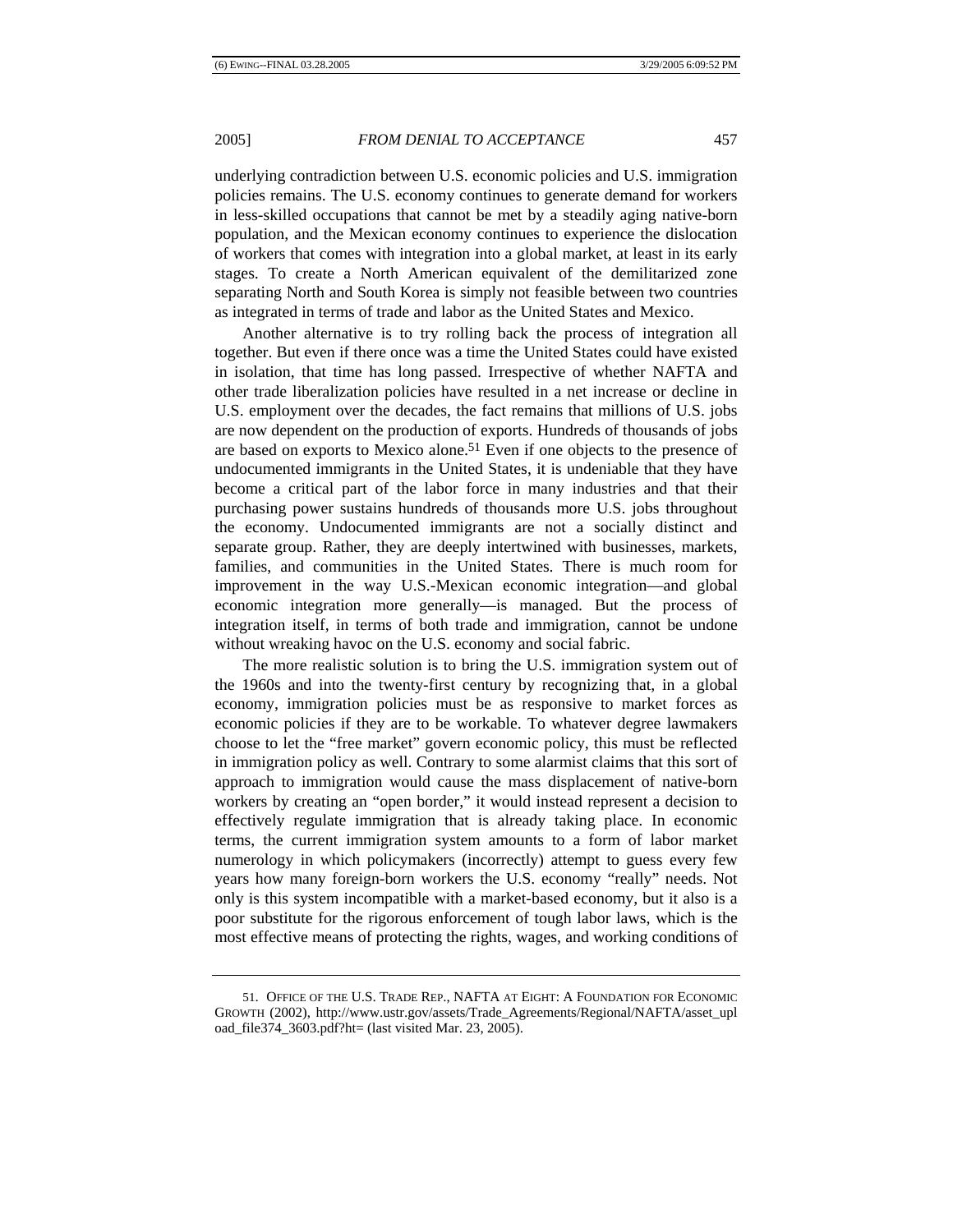all workers, foreign and native-born alike.

Comprehensive immigration reform based on the principle of consistency between economic and immigration policies would have two components: first, creating legal channels for immigration—both permanent and temporary—that respond to the demands of the U.S. labor market; and second, establishing a mechanism by which undocumented immigrants already working in the United States could apply for legal status. In addition, immigration reform would be most effective if implemented as part of a broader, multilateral process of negotiation between the United States and the nations from which most immigrants come, particularly Mexico. U.S. and Mexican policymakers should cooperate to manage migration in ways that are most beneficial to both countries. Such cooperation should include a wide range of issues, such as the creation of targeted development programs in those Mexican communities from which most U.S.-bound migrants originate and the evaluation of how particular trade policies affect labor markets and therefore influence the economic factors that drive migration.52

### THE BENEFITS OF COMPREHENSIVE IMMIGRATION REFORM

The case of Mexico illustrates well the many advantages of injecting a healthy dose of reality into the U.S. immigration system through comprehensive reform. Reform would enhance U.S. national security in ways the current border-enforcement strategy cannot, while preventing needless deaths among border crossers. Reform would improve wages and working conditions for all workers in U.S. industries that employ large numbers of immigrants. Finally, reform would foster greater economic and social stability in both the United States and Mexico.

### Enhancing National Security

Given a choice, the vast majority of immigrants to the United States would prefer to enter the country legally rather than risk death by hiking through the desert or placing their fate in the hands of increasingly ruthless smugglers. By offering undocumented immigrants a path to legal status and directing future immigration through legal channels, the U.S. government would stop wasting border-enforcement resources on the pursuit of jobseekers and could focus instead on identifying those individuals who may actually pose a threat to national security or public safety. Comprehensive immigration reform would allow the U.S. government to screen and run background checks on immigrants who are now being funneled into an unregulated black market. In the process,

<sup>52</sup>*. See generally* U.S.-MEX. BINAT'L COUNCIL, *supra* note 29; U.S.-MEX. MIGRATION PANEL, CARNEGIE ENDOWMENT FOR INT'L PEACE, MEXICO-U.S. MIGRATION: A SHARED RESPONSIBILITY 29 (2001).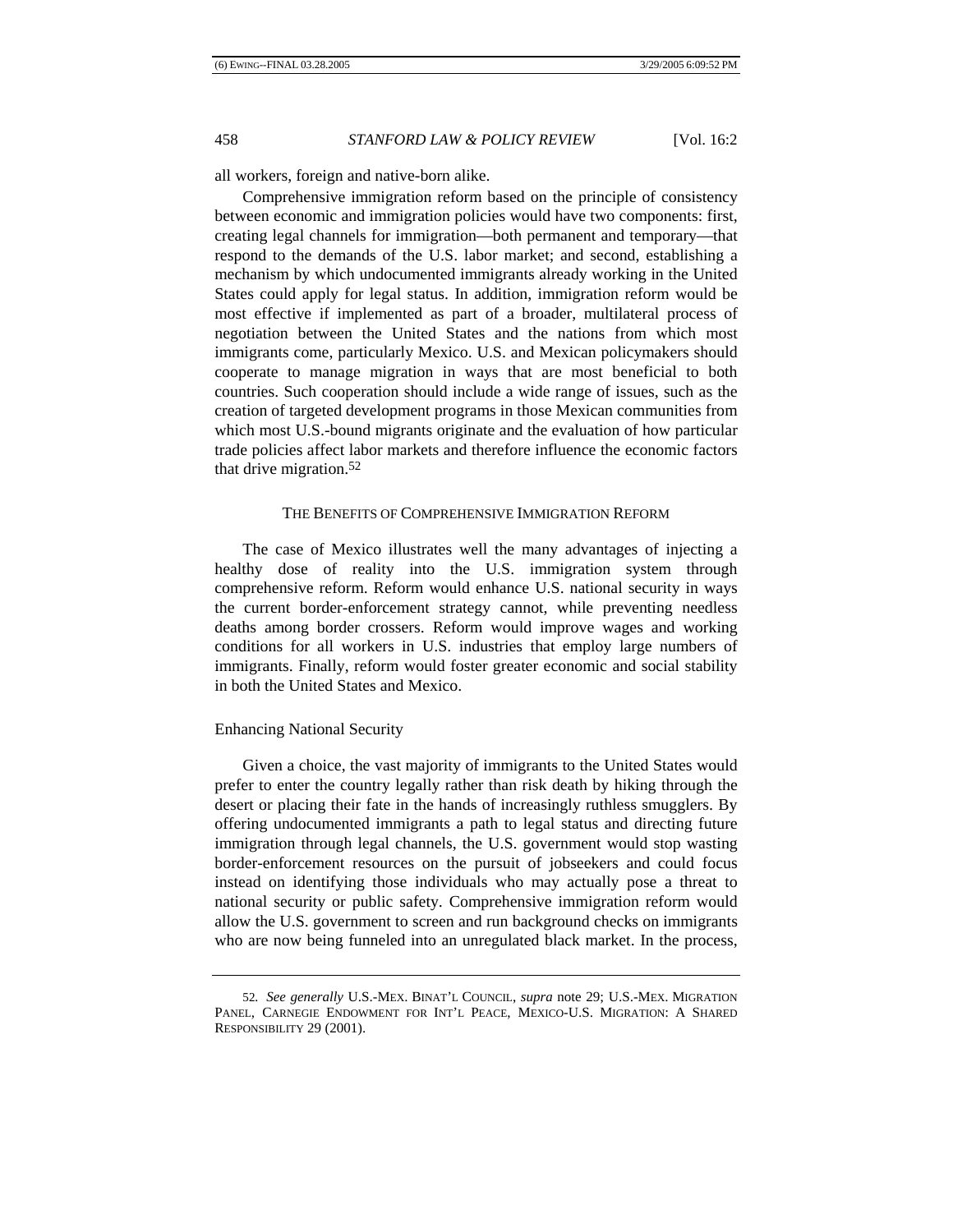millions of individuals who are not a danger to anyone would be eliminated from the list of potential security risks. If finding terrorists is analogous to finding a needle in a haystack, comprehensive reform would effectively decrease the size of the haystack.

In addition, expanding legal channels for immigration to the United States would significantly undercut the market for people-smugglers, who pose a far greater security risk than the immigrants they exploit. The rising profitability of people-smuggling from Mexico under the current border-enforcement strategy has attracted the interest of organized crime groups from as far away as Japan, China, Russia, and Ukraine, which also trade in weapons, drugs, and sex slaves. In conjunction with Mexican smuggling rings, these criminal organizations offer one-stop shopping for false identification documents and illicit transport across the U.S.-Mexico border for virtually anyone in the world who is willing to pay.53 These criminal syndicates, not the immigrants they smuggle, represent the primary threat to U.S. national security arising from the current chaotic border situation. Creating adequate legal channels for immigration from Mexico would deprive smugglers of a major source of income while also allowing the U.S. government to focus more on dismantling the smuggling networks themselves rather than expelling the people they victimize.

### Improving Wages & Working Conditions

Because undocumented immigrants always have the threat of deportation hanging over their heads, they are less likely than their lawfully present counterparts to openly protest low wages, poor working conditions, or violations of labor laws. They also are less likely to experience upward mobility in their jobs or to acquire the skills and training that are often needed to do so. The presence in an industry of a large number of undocumented immigrants who will work for substandard pay or under substandard conditions therefore results in lower wages and worse working conditions for all workers in that industry, regardless of legal status. By removing the threat of deportation and conferring legal status upon formerly undocumented workers, a legalization program can therefore translate into higher wages, better working conditions, and upward job mobility over time for all workers. Despite its many flaws, IRCA partially demonstrated this truth: the U.S. Department of Labor found that the wages of immigrants who received legal status under IRCA had increased by roughly fifteen percent in five years.54

However, IRCA also provided other lessons as to how a poorly conceived

<sup>53.</sup> ORGANIZED CRIME, *supra* note 41, at 21-33; U.S. GEN. ACCT. OFFICE, *supra* note 39, at 9-10.

<sup>54.</sup> SHIRLEY SMITH ET AL., U.S. DEP'T OF LAB., EFFECTS OF THE IMMIGRATION REFORM AND CONTROL ACT: CHARACTERISTICS AND LABOR MARKET BEHAVIOR OF THE LEGALIZED POPULATION FIVE YEARS FOLLOWING LEGALIZATION 43 (1996).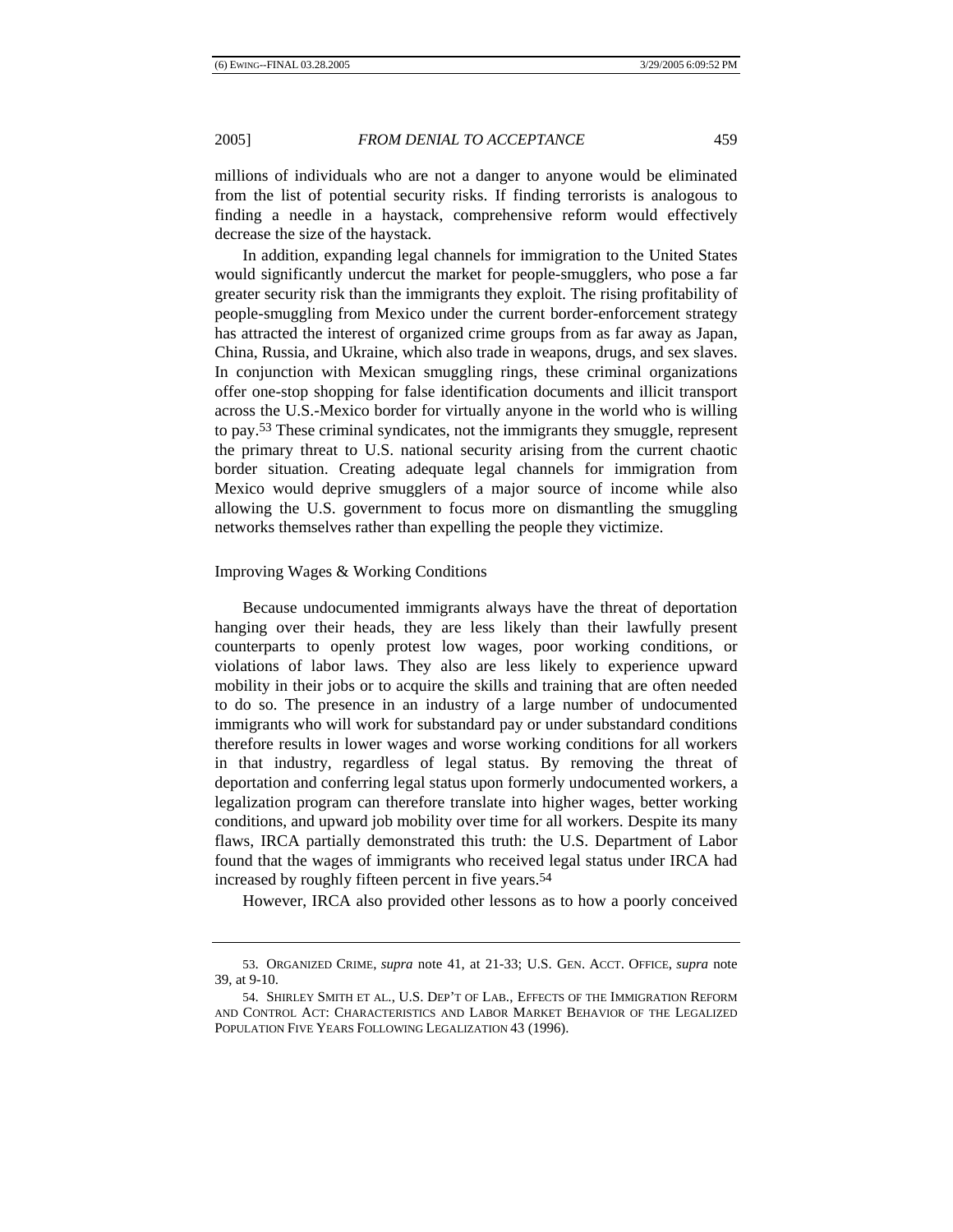immigration reform program can lower wages. Despite the modest gains in income experienced by IRCA beneficiaries, the wages of Mexican (and other Latino) immigrant workers as a whole—undocumented and lawfully present alike—declined after IRCA. This was due in part to the fact that IRCA did not expand legal channels of immigration, which meant that the problems associated with a large undocumented workforce simply reappeared. In addition, IRCA's reliance on employer sanctions lowered wages as well. Some employers passed on to workers, in the form of lower wages, the bureaucratic costs associated with the law's new requirements to verify workers' eligibility for employment. Other employers sought to distance themselves from the risk of sanctions by turning to labor subcontractors for workers, who in turn took a cut of the workers' wages. And some employers, as a form of insurance against the possibility that they *might* be subject to federal penalties for hiring undocumented workers at some point in the future, lowered the wages of all their workers in a discriminatory fashion.55

Both the positive and negative consequences of IRCA demonstrate that a comprehensive immigration reform program can improve the wages, working conditions, and job prospects of workers if the program is structured properly. Specifically, the program must establish sufficient legal channels for future immigration (rather than rely on employer sanctions as its primary enforcement tool) and both strengthen and improve enforcement of wage and labor laws. Without these basic elements, any new reform program is destined to repeat the mistakes of IRCA.

# Promoting Greater Economic and Social Stability

Beyond improving the lives and livelihoods of workers in many occupations, comprehensive immigration reform would have more broadly stabilizing effects on the U.S. economy and society. Industries that now rely on significant numbers of undocumented workers would have a more stable labor force, without workers who vanish overnight because they have been deported or are trying to avoid deportation. Immigrants from Mexico who wish to return home after a job stint in the United States—as most did throughout much of the twentieth century—would more easily be able to do so. Public safety and quality of life in U.S. border communities would improve as uncontrolled immigration and the violence of the smugglers who profit from it declined. Families that include someone who is undocumented could more readily plan

<sup>55.</sup> MASSEY ET AL., *supra* note 15; Cynthia Bansak & Steven Raphael, *Immigration Reform and the Earnings of Latino Workers: Do Employer Sanctions Cause Discrimination?*, 54 INDUS. & LAB. REL. REV. 275 (2001); Alberto Dávila et al., *The Impact of IRCA on the Job Opportunities and Earnings of Mexican-American and Hispanic-American Workers*, 32 INT'L MIGRATION REV. 79 (1998); Julie A. Phillips & Douglas S. Massey, *The New Labor Market: Immigrants and Wages After IRCA*, 36 DEMOGRAPHY 233 (1999).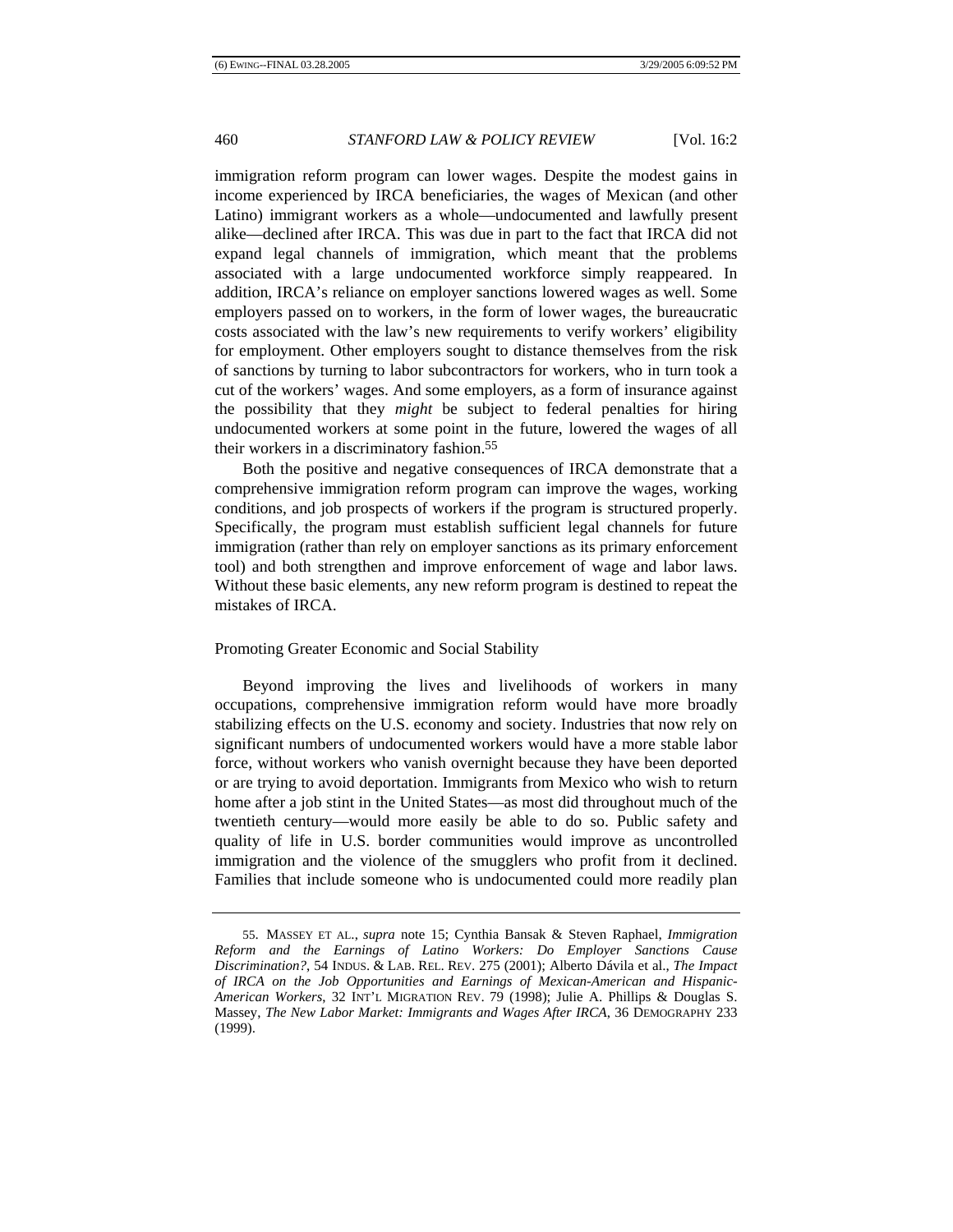for the future and thus integrate more fully into U.S. society. The undocumented status of parents would not disrupt the lives and educations of their U.S.-citizen children.

The economic and social stability of the United States is also enhanced by the stability of Mexico given the close proximity of the two nations and their strong economic ties. Events and policies that spark economic or political crises in Mexico have the potential both to disrupt U.S.-Mexico trade and to increase the pressures that motivate Mexicans to migrate to the United States. Comprehensive immigration reform would help avoid such crises in two ways. First, it would ensure that undocumented immigrants who are filling available jobs in the United States will not be summarily expelled back to an economy that does not have sufficient jobs for them. Second, immigration reform would add further stability to the enormous flow of money sent by Mexicans and Mexican Americans in the United States to their families in Mexico. From 1996 to 2003, remittances to Mexico—primarily from the United States—more than tripled from \$4.2 billion to \$13.2 billion. For better or worse, remittances provide the primary source of income for many families and communities in Mexico and in 2003 exceeded the value of new foreign direct investment for the first time.56 Given that about twenty percent of the Mexican-origin population in the United States is currently undocumented,57 policies that affect undocumented immigrants have a significant impact on remittances.

Some observers contend that these concerns have nothing to do with the United States and are "Mexico's problem," but this is a shortsighted view. If, by the wave of a restrictionist wand, all undocumented Mexicans in the United States were magically transported back home, Mexico would be filled with millions of newly unemployed people at the same time millions of other Mexicans were deprived of hundreds of millions of dollars in income from remittances. Such a situation would only worsen the condition of the Mexican economy and provoke even greater levels of migration to the United States by increasingly impoverished Mexicans.

# MOVING FORWARD

The chaos that currently reigns along the U.S.-Mexico border is a textbook example of how the U.S. government has doomed its immigration policies to failure by remaining intentionally blind to economic reality. In the final analysis, most immigration is driven by economics. Migrants leave countries

<sup>56.</sup> MANUEL OROZCO, PEW HISPANIC CTR., THE REMITTANCE MARKETPLACE: PRICES, POLICY AND FINANCIAL INSTITUTIONS 2 (2004); TASK FORCE ON REMITTANCES, INTER-AM. DIALOGUE, ALL IN THE FAMILY: LATIN AMERICA'S MOST IMPORTANT INTERNATIONAL FINANCIAL FLOW 3-7 (2004).

<sup>57.</sup> PASSEL ET AL., *supra* note 45, at 1; ROBERTO R. RAMIREZ & G. PATRICIA DE LA CRUZ, U.S. CENSUS BUREAU, THE HISPANIC POPULATION IN THE UNITED STATES: MARCH 2002, 1-2 (2003).